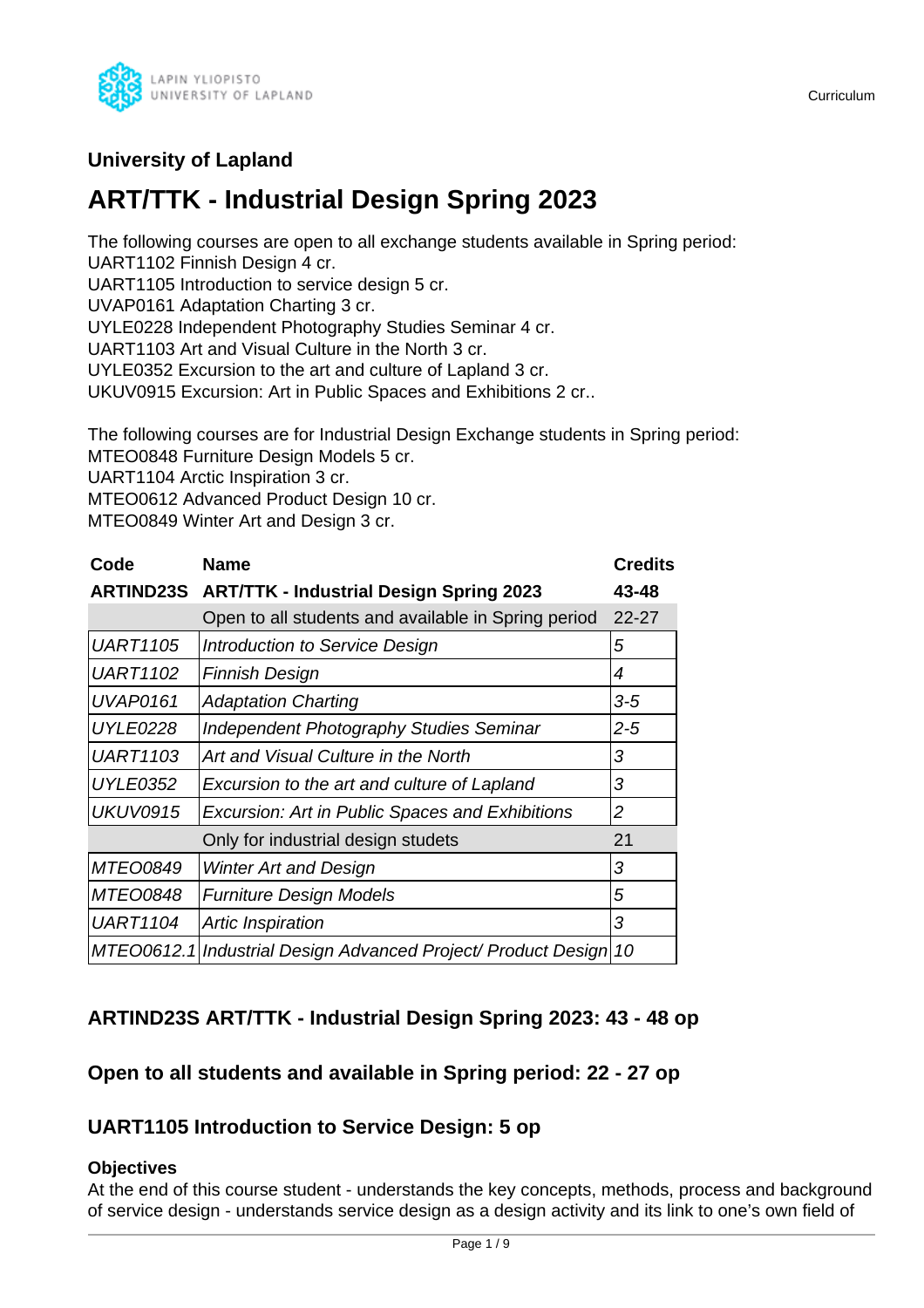

study - has got basics for further method studies and projects on service design

# **Contents**

The goal of the course is to give the participant an overview about service design, its key concepts, methods and process. The course will contain both theory and one practical case assignment, or smaller-scale service design tasks

# **Accomplishment methods**

Presence during the lectures (80%), finished assignment and a final report.

# **Study methods**

Lectures, exercises, design assignment and a final report for a case organization

#### **Learning material**

More literature information and extra material Stickdorn, M. and Schneider, J. (Eds). 2010. "This is Service Design Thinking. Basics - Tools - Cases." BIS Publishers. NL.

**Evaluation scale** H-5

**Assessment criteria 0-2**

5-1 / failed

# **UART1102 Finnish Design: 4 op**

# **Objectives**

At the end of this course student

- has basic knowledge on Finnish design
- can recognize different fields of design culture in Finland
- can apply the understanding of Finnish design in assignments

# **Contents**

The design culture in Finland is presented and discussed by using Finnish industrial, graphic, audiovisual, fashion and textile designers and their works as examples. Lectures are given from different fields of design. The emphasis is to introduce the key elements of Finnish design. Students will make assignments in groups, where they will apply their knowledge on Finnish design.

#### **Accomplishment methods**

Presence during the lectures (80%) and the finished assignment with a presentation.

#### **Study methods**

Lectures about different fields of Finnish design by using examples. Group assignment, where students are asked to apply their knowledge on Finnish design. Lectures and guided exercises 28 hours, 80 hours independent work.

**Further information**

Max 30 students.

**Evaluation scale** H-5 **Assessment criteria**

**0-2**

(0) The performance is very incomplete or incorrect, or contains significant misunderstandings. (1-2)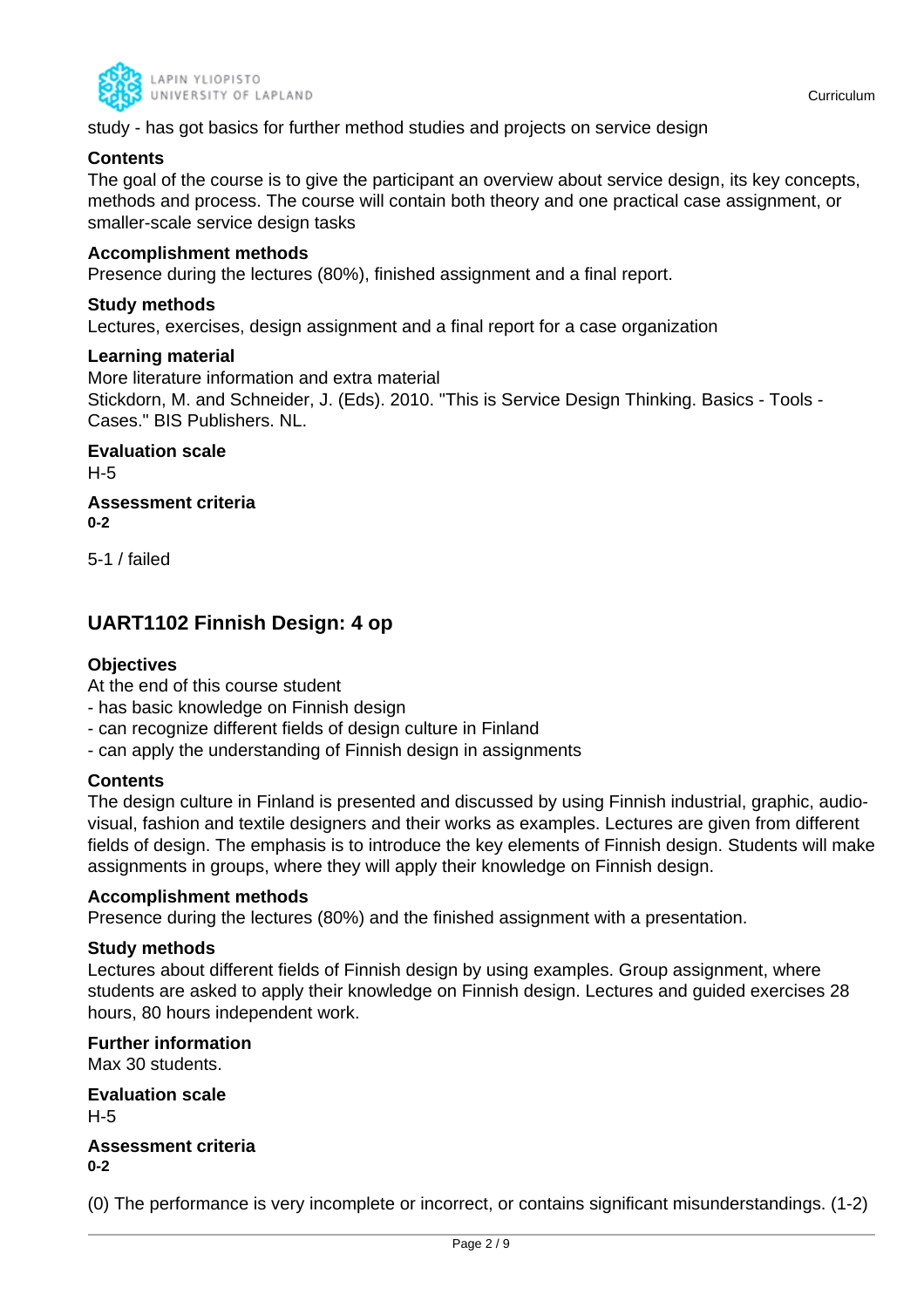

Performance is narrow, superficial, or poorly matched to assignment. The performance is limited to listing things in isolation, or dealing with things unilaterally. Execution may contain errors or ambiguities.

#### **3-4**

Performance corresponds to assignment, demonstrates understanding and the ability to analyze and justify. The whole picture has been formed, but there may be shortcomings.

#### **5**

The performance outlines a broad entity and the knowledge can be applied multidimensionally or placed in different contexts. Performance demonstrates independent grip and insight. Performance is an intact entity that includes justified self-thinking or critical reflection. The tasks are well written and/or implemented.

# **UVAP0161 Adaptation Charting: 3 - 5 op**

# **Objectives**

Learning outcomes

-the application of theory and practice to the exploration of adaptation and change, culture and environment through artistic practice during the student's exchange period.

-to achieve a clearer understanding, through art, of the relationship between culture(s) and environment.

#### **Contents**

Theories of adaptation and the exploration of visualization of space and culture via artistic exploration.

#### **Accomplishment methods**

None other than to be an exchange student in the faculty of art and design.

### **Study methods**

Seminar, field work and critique.

# **Further information**

Additional reading and other To $\hat{a}$  $\hat{b}$  assigned in class. $\hat{a} \in$ 

Evaluationâ€ Pass/failâ€

Timing Autumn and springa<sup>€</sup>

Target groupâ€ Foreign exchange students to the faculty of art and design (BA, MA) $\hat{a} \in$ 

Tutorâ€<sup>-</sup> Michael Jacobsâ€

Language of instruction  $\hat{a} \in \hat{a}$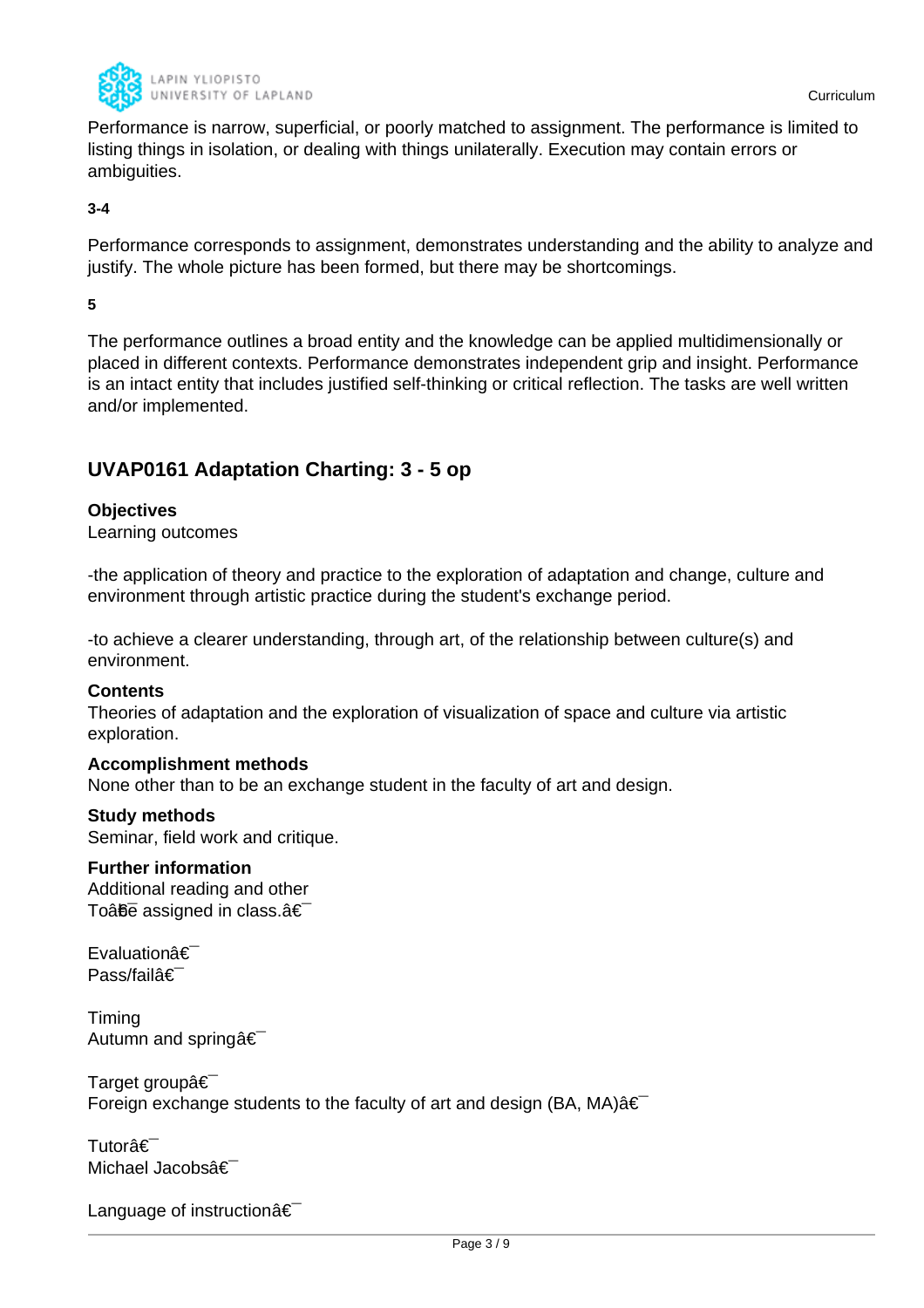

English

#### **Evaluation scale** Approved/Rejected

# **UYLE0228 Independent Photography Studies Seminar: 2 - 5 op**

# **Objectives**

Learning outcomes†â€ †â€ †â€

-the application of theory and practice to the exploration of adaptation and change, culture and environment through artistic practice during the student's exchange period. $a \in \mathbb{R}$ -to achieve a clearer understanding, through art, of the relationship between culture(s) and environment.â€

# **Contents**

Theories of adaptation and the exploration of visualization of space and culture via artistic exploration.†â€

**Accomplishment methods** None other than to be an exchange student in the faculty of art and design.

**Study methods** Seminar, field work and critique. a€

**Further information** Additional reading and other materials $\hat{\mathbf{a}} \in \mathbb{R}$ To $\hat{a}$ <del>fie</del> assigned in class. $\hat{a} \in \hat{b}$ 

Timingâ€<sup>-</sup> Autumn and springa €

Target group  $\hat{\epsilon}$ Foreign exchange students to the faculty of art and design (BA, MA) $\hat{a} \in$ 

Tutorâ€<sup>-</sup> Michael Jacobsâ€

Language of instructionâ€ Englishâ€

**Evaluation scale** Approved/Rejected

# **UART1103 Art and Visual Culture in the North: 3 op**

# **Objectives**

At the end of the course student is able to- get an idea of culture and environment in North through fine art, contemporary art and community art

# **Contents**

The North presented in fine art, North in the art, art in the North from the community art and environment studies perspective. The course is based on MAAD1102, student can choose to complete one of the courses.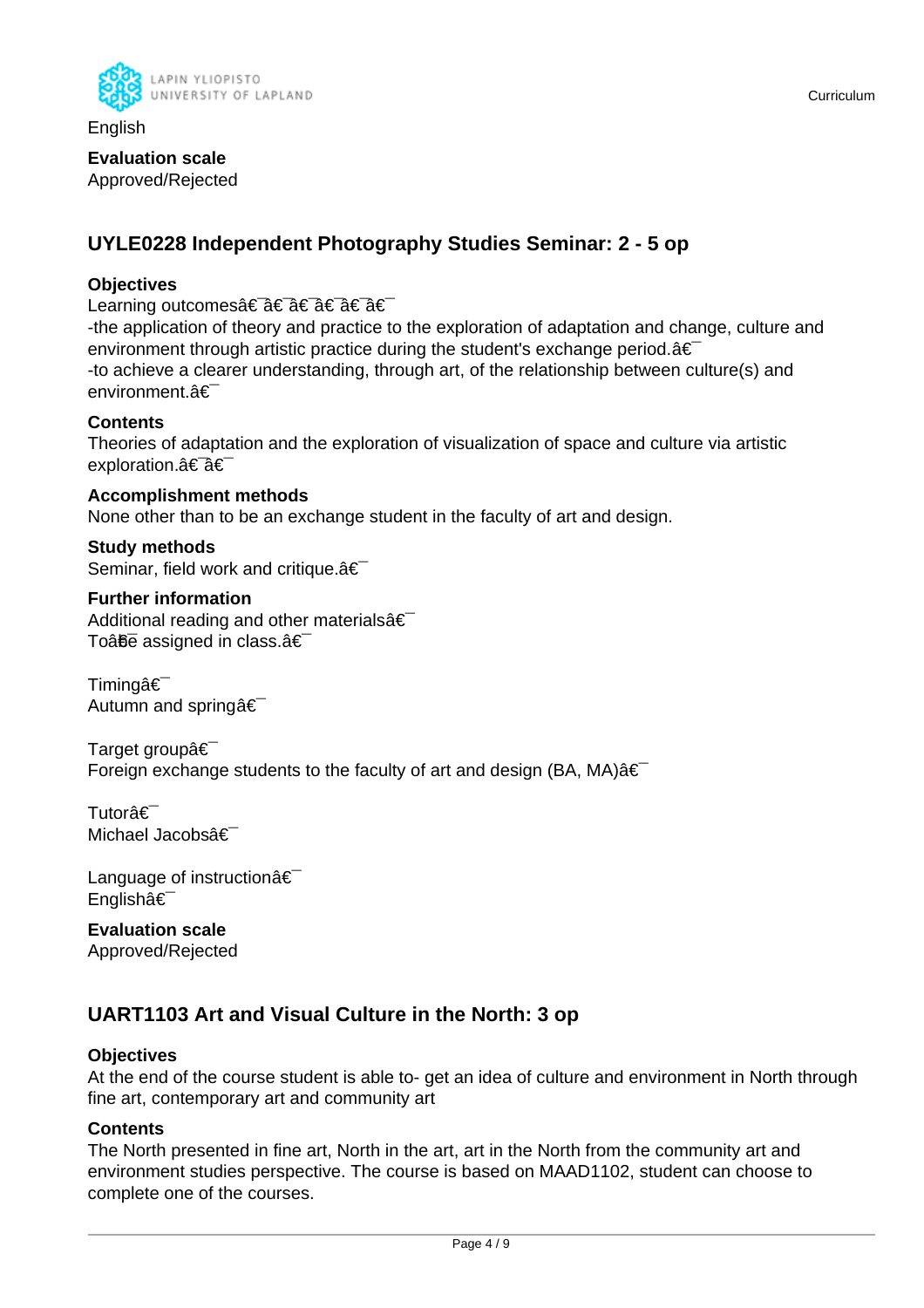

# **Study methods**

Lectures and seminars 21 hours, independent work 17 hours. Visits to the exhibitions in Arktikum, in Rovaniemi art museum and other galleries; discussions and an essay on exhibitions.

#### **Evaluation scale**

Approved/Rejected **Pass / fail**

Fail

The performance is very incomplete or incorrect, or contains significant misunderstandings.

#### Pass

The students have completed the course task according the demand.

# **UYLE0352 Excursion to the art and culture of Lapland: 3 op**

### **Objectives**

At the end of the course a student is able to:

- recognize central Lappish art collections, monuments and architectural objects.
- estimate the art historical value of cultural and art objects
- locate cultural and art objects to temporal, historical, cultural and religious-ideological framework

#### **Contents**

During the excursion we acquaint ourselves with central Lappish art collections, monuments and architecture.

#### **Accomplishment methods**

Method Excursion in May, lectures, introductions and experience diary.

Requirements Active participation and the diary

Evaluation Pass / fail

Timing Spring

Target group Students who are interested in the art and culture of Lapland

Tutor Fine Art and Cultural Studies/Tuija Hautala-Hirvioja ja Jonna Katajamäki

Language of instruction English/Finnish

# **Further information**

Optional, arranged if enough participants Costs 200-300 euros, which covers travelling, accommodation and guidance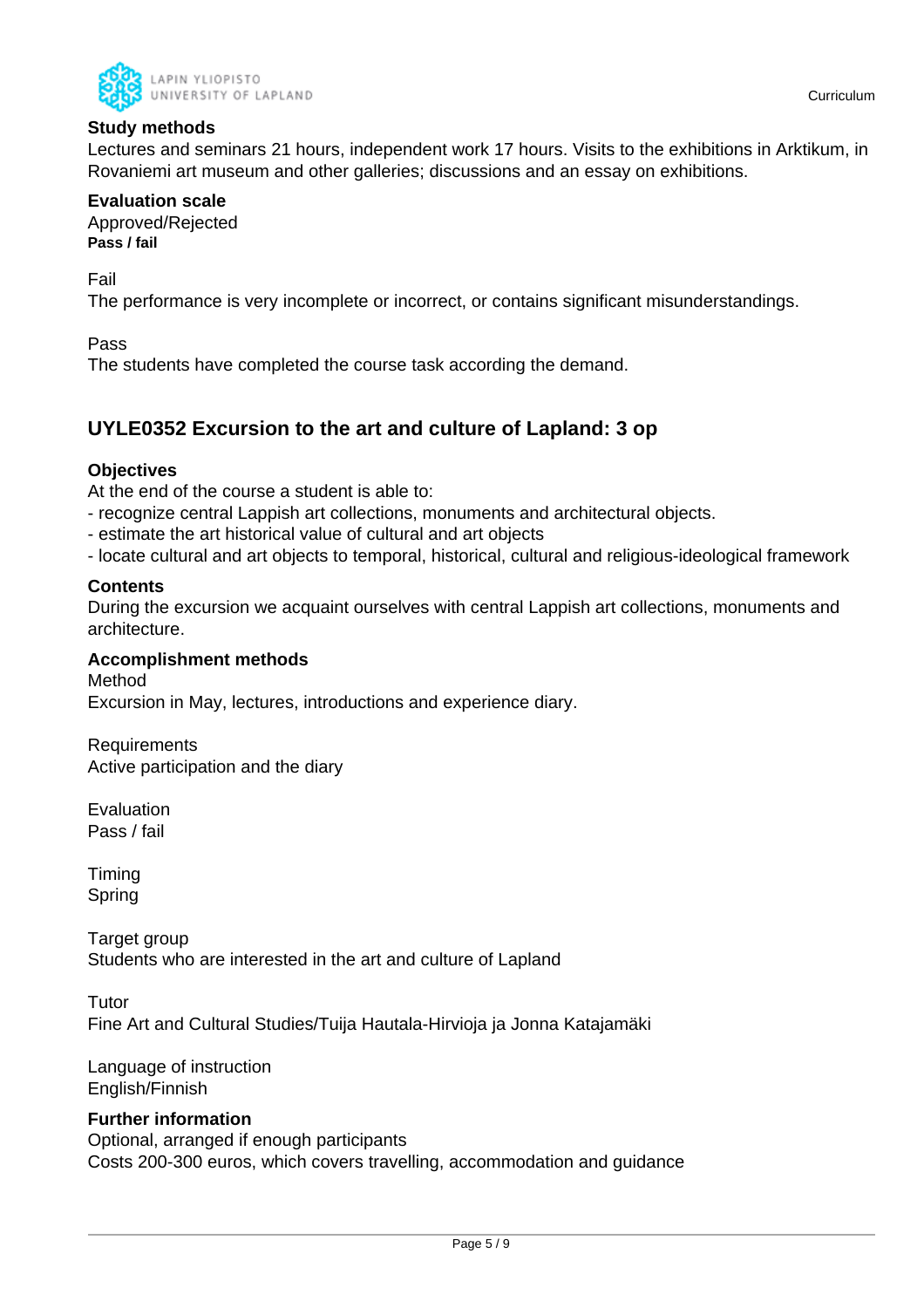

# **UKUV0915 Excursion: Art in Public Spaces and Exhibitions: 2 op**

# **Objectives**

Learning outcomes: At the end of this course student is able to

- view public art with relation to environment - understand the productive part of public art - view topical exhibition

# **Contents**

Excursion to Oulu in March or April. Visit to art museums, churches, galleries and other public places. Introduction to art exhibitions and to art works in public places. Please note that students must pay for the excursions accommodation in Oulu themselves.

#### **Accomplishment methods**

Lecture, active participation and the diary

**Study methods** Lecture, excursion and a diary.

**Evaluation scale** H-5

**Assessment criteria 0-2**

Pass / fail

# **Only for industrial design studets: 0 op**

# **MTEO0849 Winter Art and Design: 3 op**

# **Objectives**

At the end of this course the student:

- has basic knowledge on ice and/or snow sculpting methods and techniques, lighting design in cold climate

- has basic skills on how to plan and make functional ice and/or snow environments in public space
- will have experience of multidisciplinary design teamwork and business collaboration

- will accomplish a complete design process in an arctic environment

# **Contents**

Introduction to snow and ice as a design material. Carrying out a complete Winter Art and Design project with case-specific aims and goals in a business or community collaboration. The course consists of an introductory lecture, ideation sessions and a practical workshop. Students are required to document the whole design process (sketches, photographs, videos and notes.)

#### **Accomplishment methods**

max. 8 or 16 students depending on the scale of the project - selections are made by tutors. Presence during the whole workshop and finishing of the required tasks during the workshop. Documentation of the design process and results.

# **Study methods**

Co-design workshop. Lectures and guided exercises 36 hours, 45 hours independent work.

# **Further information**

Additional information

The course usually takes place outside of Rovaniemi. Aim is to provide the course free of charge to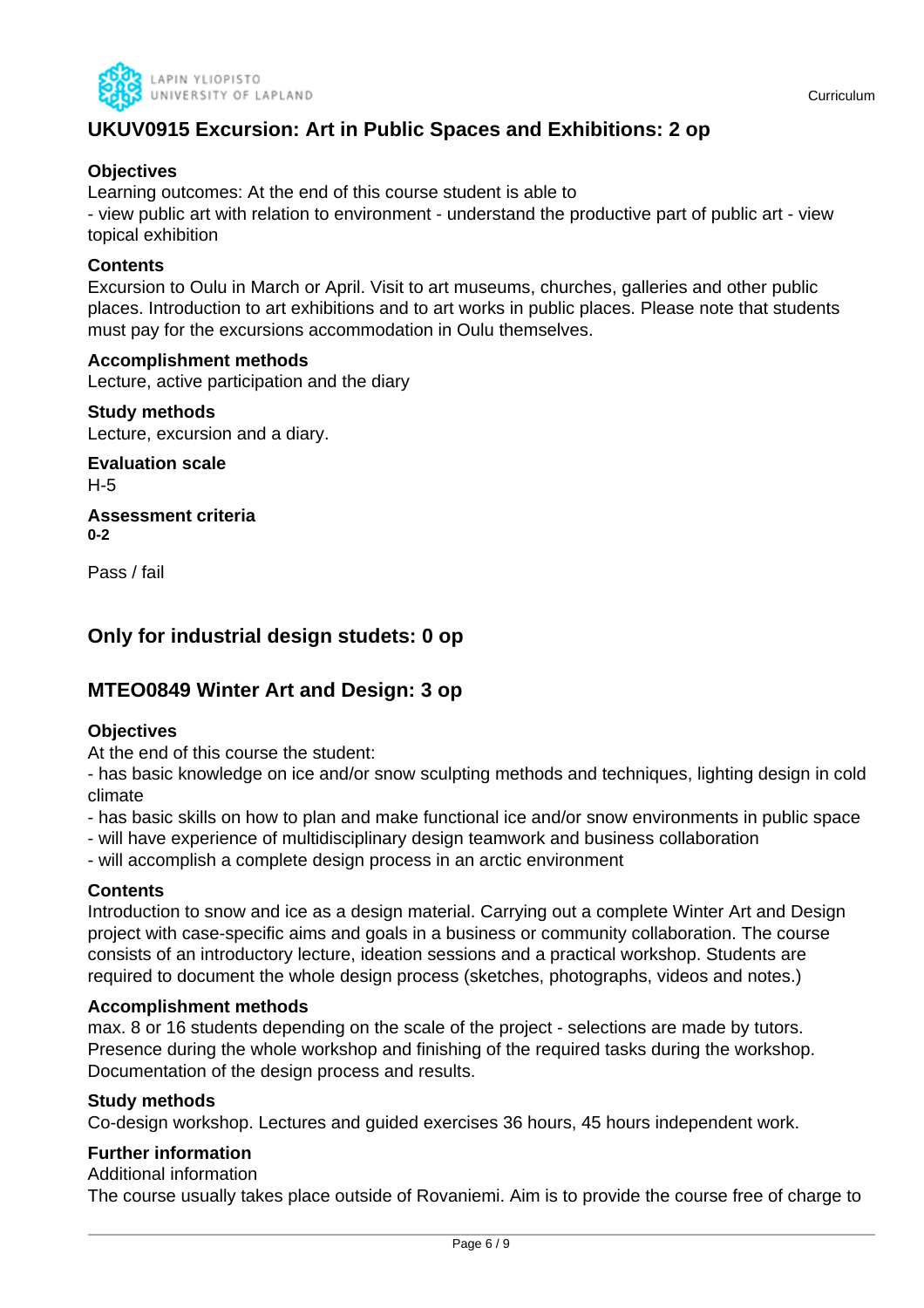

the participants, but depending on the client students may be required to cover some of the fees by themselves. Further information is given during the introductory lecture that is compulsory to all students.

# **Learning material**

More literature information and extra material Härkönen, E. & Jokela, T. & Yliharju, A. (Eds.): Snow design from Lapland, 2014.Huhmarniemi, M. & Jokela, T. & Vuorjoki, S. (Eds.): Talven taito. Winter Skills, 2003 Huhmarniemi, M. & Jokela, T. & Vuorjoki, S. (Eds.): Talven taidetta. Winter Art, 2003 Huhmarniemi, M. & Jokela, T. & Vuorjoki, S. (Eds.): Talven tuntemus. Sense of Winter, 2004 Huhmarniemi, M. & Jokela, T. & Vuorjoki, S. (Eds.): Talven toimintaa. Winter Activities. 2004

**Evaluation scale** H-5 **Assessment criteria**

**0-2**

pass / fail

# **MTEO0848 Furniture Design Models: 5 op**

#### **Objectives**

Getting to know Finnish furniture design and analyzing it. Designing new products and making models at the workshops. The aim is to introduce model / prototype making at the workshops. The goal is to get acquainted with the tools, machinery and safety requirements of the workshops.

#### **Contents**

Finnish furniture design classics are introduced and analyzed. New furniture design is created based on the analyzes. The model-making workshop and wood workshop are introduced. Designing and making models / prototypes at the workshops.

#### **Accomplishment methods**

Compulsory course to all industrial design exchange students. Presence during the lectures and finished assignment. Writing a report. Exhibition of the finished models.

#### **Study methods**

60 hours lectures and guided exercises, 75 hours independent work.

**Further information** Max 15 students.

**Evaluation scale** H-5

**Assessment criteria 0-2**

(0) The performance is very incomplete or incorrect, or contains significant misunderstandings. (1-2) Performance is narrow, superficial, or poorly matched to assignment. The performance is limited to listing things in isolation, or dealing with things unilaterally. Execution may contain errors or ambiguities.

**3-4**

Performance corresponds to assignment, demonstrates understanding and the ability to analyze and justify. The whole picture has been formed, but there may be shortcomings.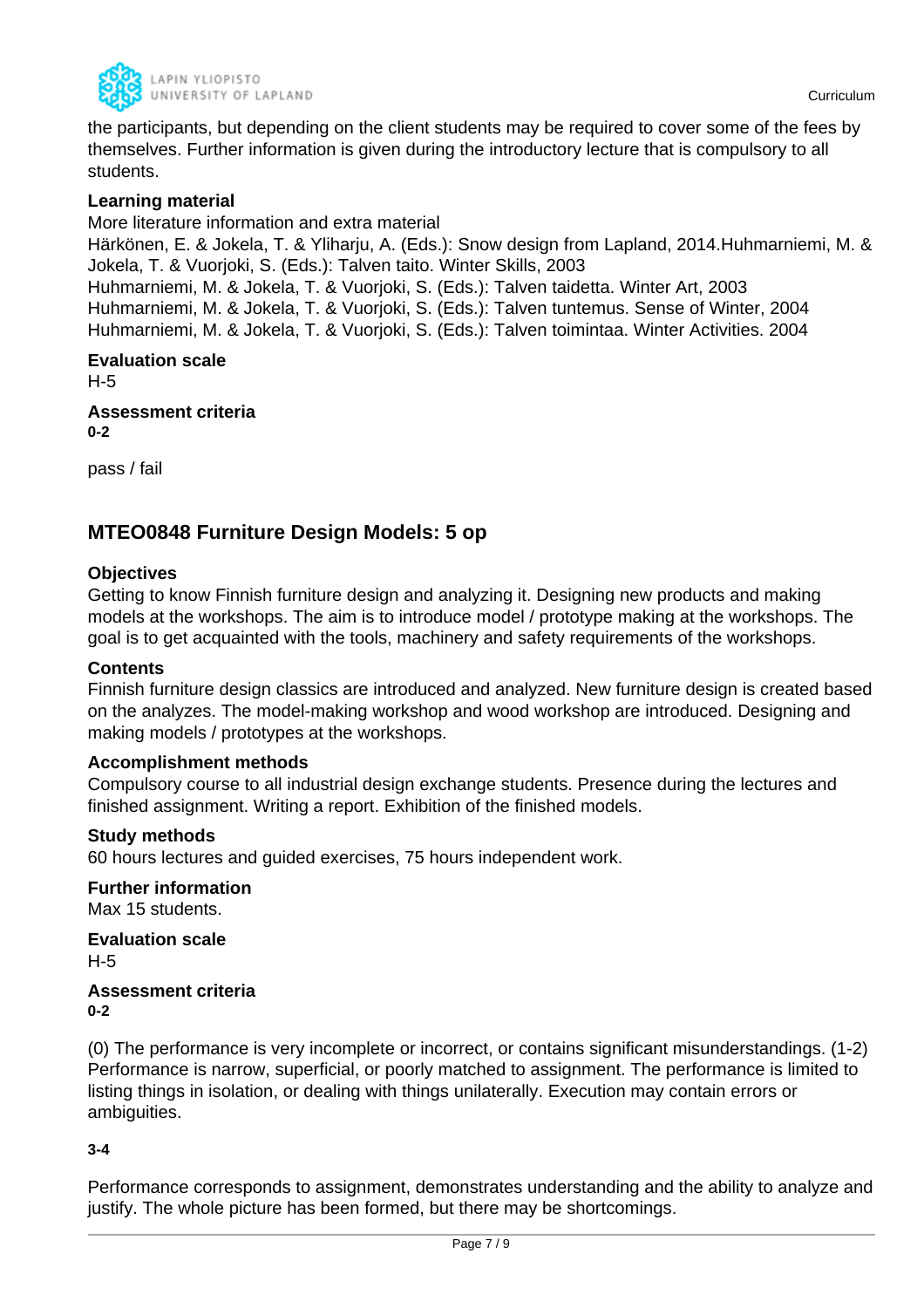

**5**

The performance outlines a broad entity and the knowledge can be applied multidimensionally or placed in different contexts. Performance demonstrates independent grip and insight. Performance is an intact entity that includes justified self-thinking or critical reflection. The tasks are well written and/or implemented.

# **UART1104 Artic Inspiration: 3 op**

# **Objectives**

The Arctic Inspiration Workshop is an introduction to local Lappish culture. The philosophy of arctic lifestyle is discussed and the stories of the arctic area are told. The group will travel somewhere in Lapland. The setting will offer peace, quietness, solitude, pristine nature, light and darkness, fire and warmth, inspiration for designing. The tools for surviving in the arctic wilderness are introduced. The goal is later to be able to organize similar wilderness experience by using rentable cabins (www.luontoon.fi) or even in the open air with respect for everyman's´ rights.

#### **Contents**

Introductory lecture. Learning independent travel skills. Getting acquainted with the surroundings. Workshop in wilderness. Understanding sustainable way of living. Documentation of workshop experience.

#### **Study methods**

The students are expected to document the atmosphere and experience of the workshop in images and sound material into social media for example YouTube. The angle will be arctic design and the University of Lapland. Previous videos are found from YouTube with "arctic inspiration" key words.

# **Further information**

Additional information

Arctic Inspiration is only for the exchange students of industrial design.

The courses take place outside from Rovaniemi and students might have to pay some travelling costs. Students pay for the food.

# **Evaluation scale** H-5 **Assessment criteria**

**0-2**

Pass / fail

# **MTEO0612.1 Industrial Design Advanced Project/ Product Design: 10 op**

# **Objectives**

At the end of this course student- has basic knowledge industrial design methods and tools - can recognize companies' ability to use design

- understand meaning of strategic design

# **Contents**

Product design project with companies.

# **Accomplishment methods**

BA studies in Industrial design.